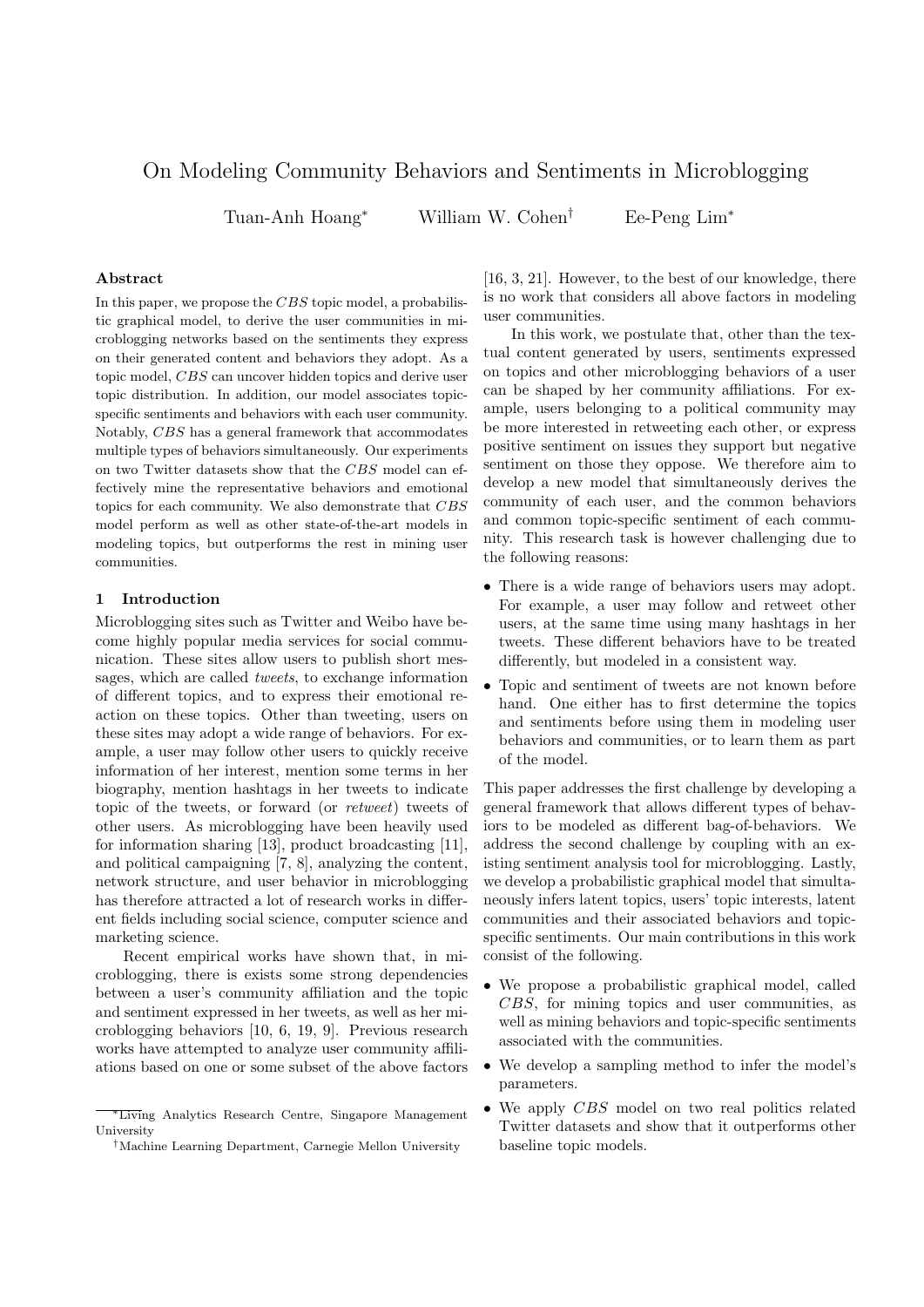*•* An empirical analysis of behaviors and topic-specific sentiments for the two datasets has been conducted to demonstrate the efficacy of the *CBS* model.

While *CBS* model does not explicitly capture the links and interactions among users, it can be easily extended to model linking and interacting behaviors, such as following other users, or mentioning other users in tweets.

The rest of the paper is organized as follows. We discuss the related works on modeling topics, user behaviors, and user communities in Section 2. Our proposed model is presented in Section 3. We describe two experimental datasets in Section 4. The experimental evaluation of the model on the two datasets is reported in Section 5 and Section 6 respectively. Finally, we give our conclusions and discuss future work in Section 7.

# **2 Related Works**

Analyzing topics together with network structures in microblogging has been widely studied. However, most of the existing works are based on the assumptions that: (1) users/documents having the similar topic distributions are more likely to connect with one another, e.g., [15, 4]; or (2) users/documents within a community have similar topic distributions, e.g., [1, 21]. Our model, on the other hand, does not assume similarity of topic between users within a community, but assume similarity of their behaviors. Moreover, different from the existing works that only consider network among the users and their associated text, our model also takes into account sentiments expressed in the text.

Mrinmaya *et. al.* proposed to use communicating behaviors in modeling topics and communities in communication networks [18]. Similarly, Qiu *et. al.* proposed to jointly modeling topics of tweets and their associated behavioral patterns [17]. However, these works only considers only one type of behavior that is associated with text, while our model allows different type of user behaviors to be modeled simultaneously.

Lastly, there are works that use some supervised approach to determine user communities based on a vast variety of features including text and behaviors, e.g., [16, 3]. Despite of high performance reported in these works, Cohen *et. al.* recently showed that learning to classify users in microblogging is not transferable due to the diversity in users' tweeting topics and tweeting behaviors [5]. In contrast, our model can be used as both unsupervised or semi-supervised learner.

### **3 The Proposed Model**

In this section, we present our proposed model in detail. We first introduce notations used in our paper. Next, we describe the model and the sampling method for learning the model's parameters.

**3.1 Notations.** Consider a set of Twitter users together with their posted tweets and behavior traces. We use *U* and *L* to denote the number of users and the number of behavior types in the dataset respectively. For each user  $u_i$ , we denote the set of  $M_i$  tweets she posts by  $\mathcal{T}_i = \{t^i_1, \dots, t^i_{M_i}\}$ ; and denote the set of all the tweets in the dataset by  $\mathcal{T}$ , i.e.,  $\mathcal{T} = \bigcup_i \mathcal{T}_i$ . Each tweet  $t_j^i$  is a bag-of-words with length  $N_{ij}$ , i.e.,  $t_j^i$  =  $\{w_1^{ij}, \cdots, w_{N_{ij}}^{ij}\}$ , where each word  $w_n^{ij}$  is drawn from a common vocabulary of *W* words  $V = \{w_1, \dots, w_W\}$ . Also, for each tweet  $t_j^i$ , we denote its topic and sentiment by  $z_j^i$  and  $s_j^i$  respectively. The bag-of-topics and the bag-of-sentiments of all the tweets is denoted by  $Z$  and  $S$  respectively. Similarly, for each user  $u_i$ , and each behavior type *l*, we use  $\mathcal{B}_i^l$  to denote the length- $B_{il}$  bag-of-behaviors of type *l* that  $u_i$  adopts, i.e.,  $\mathcal{B}_i^l = \{b_1^{il}, \cdots, b_{B_{il}}^{il}\}$ , and use *B* to denote the bag-of-allbehaviors (of all types) of all the users.

**3.2 CBS Model.** The basic assumption of our model is that while users within a community may have different topical interest in tweeting, they should adopt similar behaviors. We therefore assume that, for *each type of behaviors*, each community has a certain interest in some behaviors of the type, and all the users within the community adopt the behaviors following this interest. For example, a Christian often mentions religion in her biography, or a football fan often follows and retweets from her supporting team's pages. Moreover, different communities may express different sentiments on the same topic, e.g., Democrats are more positive about healthcare issues while Republicans are more negative. Hence, behaviors a user adopted and sentiment she expressed in her tweets are useful in identifying the community that she belongs to.

The *CBS* model has *K* latent topics, where each topic *k* has a multinomial distribution  $\phi_k$  over the vocabulary *V*. As tweets are short with no more than 140 characters, we assume that each tweet has only one topic. Each user *u* belongs to one of *C* communities, following the (global) community distribution  $\pi$ . Each user *u* has a topic distribution  $\theta_u$ , while each community *c* has a topic-specific sentiment distribution  $\sigma_{ck}$  for each topic *k*. Moreover, for each behavior type *l*, each community *c* has a multinomial distribution  $\lambda_{cl}$  over the set of all type-*l* behaviors. Lastly, we assume that *π*,  $θ$ <sup>*u*</sup>,  $σ$ <sub>*cz*</sub>, and  $λ$ <sup>*cl*</sup> have Dirichlet priors *τ*,  $α$ ,  $η$ , and  $γ$ *l* respectively.

In summary, the *CBS* model has the plate notation as shown in Figure 1 and the generative process as follows.

- *•* Sample the community distribution vector *π ∼*  $Dirichlet(\tau)$
- For each  $k = 1, \dots, K$ , sample the *k*-th topic  $\phi_k \sim$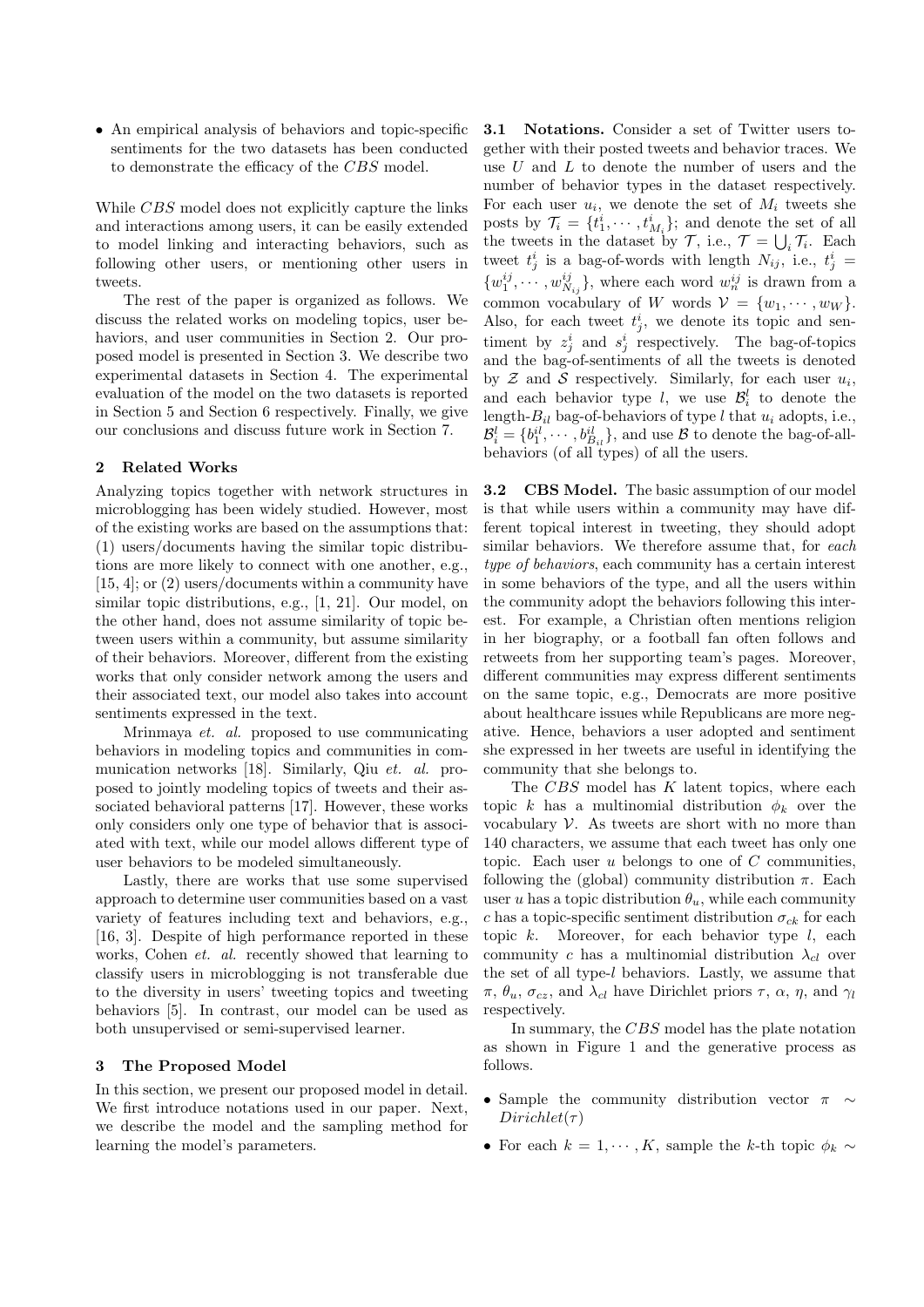

 $Dirichlet(\beta_k)$ 

- *•* For each community *c* and each topic *k*, sample the topic-specific sentiment distribution  $\sigma_{ck} \sim$ *Dirichlet*(*ηck*)
- *•* For each community *c*, and each type of behavior *l*, sample type-*l* behavior distribution  $\lambda_{cl} \sim$  $Dirichlet(\gamma_{cl})$
- *•* For each user *u*, sample community indicator *c<sup>u</sup> ∼ Multinomial*(*π*)
- *•* For user *u*, generate tweets for the user:
	- 1. Sample topic distribution  $\theta_u \sim Dirichlet(\alpha)$
	- 2. For each tweet *t*:
		- (a) Sample topic for the tweet  $z_t$  $Multinomial(\theta_u)$
		- (b) Sample tweet's words: for each word slot *n*, sample the word  $w_{t,n} \sim Multinomial(\phi_{z_t})$
		- (c) Sample tweet's sentiment: sample the sentiment  $s_t \sim Multinomial(\sigma_{cz_t})$
- *•* Generate behaviors for each user *u* suppose *u* is assigned community label *c*
	- 1. For each behavior of type *l*, sample the behavior *b* ∼ *Multinomial*( $λ<sub>cl</sub>$ )

Note that in *CBS* model, we currently determine the sentiments of tweets using Stanford's sentiment scoring API<sup>1,2</sup>. The widely used Stanford's sentiment scoring API implements a machine learning method to detect sentiment expressed in a tweet purely based on content of the tweet. For each tweet, the API returns a score of 4, 0, or 2 to indicate the tweet is positive, negative, or neutral respectively.

**3.3 Learning.** Due to the intractability of LDAbased model [2], we make use of sampling method in learning and estimating the parameters in the model. More exactly, we use a collapsed Gibbs sampler to iteratively sample the latent community of every user, and latent topic of every tweet.

Assume that the current user we have to sample the community for is  $u_i$ . We use  $\mathcal{C}_{-i}$  to denote the bag-ofcommunities of all other users in the dataset except *u<sup>i</sup>* . Similarly, for each tweet  $t_j^i$  (of user  $u_i$ ), we use  $\mathcal{Z}_{-z_j^i}$  and  $\mathcal{S}_{-s_j^i}$  to denote the bag-of-topics and bag-of-sentiments, respectively, of all other tweets in the dataset except  $t_i^j$ . Finally, for each behavior  $b_n^il$ , we use  $\mathcal{B}_{-b_n^{il}}$  to denote the bag-of-behaviors excluding  $b_n^{il}$ . Then, the community of  $u_i$  is sampled according to Equation 3.1.

Now, we have to sample the topic for the current tweet denoted by  $t_j^i$ . Let  $\mathcal{T}_{-t_j^i}$  denotes the set of all tweets in the dataset excluding  $t_j^i$ . Then topic of  $t_j^i$  is sampled according to Equation 3.2.

In Equations 3.1 and 3.2,  $\mathbf{n_s}(s, z, c, \mathcal{S}, \mathcal{Z})$  records the number of times the sentiment *s* observed in the topic *z* in the set of tweets posted by users of community *c* for bag-of-sentiments  $S$  and bag-of-topics  $\mathcal{Z}$ . Similarly,  $\mathbf{n}_b(b, c, \mathcal{B}, \mathcal{C})$  records the number of times the behavior *b* is adopted by users of community *c* for the bag-of-behaviors  $\beta$  and the bag-of-communities  $\beta$ ;  $\mathbf{n_w}(w, z, \mathcal{T}, \mathcal{Z})$  records the number of times the word *w* is observed in the topic  $z$  for the set of tweets  $\mathcal T$  and the bag-of-topics  $\mathcal{Z}$ ; and  $\mathbf{n}_{z}(z, i, \mathcal{Z})$  records the number of times the topic *z* is observed in the set of tweets posted by user  $u_i$  for the bag-of-topics  $Z$ .

In our experiments, we used symmetric Dirichlet hyperparameters with  $\alpha = 50/K$ ,  $\beta = 0.01$ ,  $\tau = 5$ , *η* = 5, and  $\gamma_l$  = 0.01 for all  $l = 1, \dots, L$ . Each time, we run the model for 300 iterations of Gibbs sampling. We take 20 samples with a gap of 5 iterations in the last 100 iterations to assign values to all the hidden variables.

# **4 Datasets**

In order to get clear notions of communities and topics, the following two politically oriented datasets were used for evaluating the *CBS* model.

**MoC Dataset.** The first dataset consists of tweets posted by members of the 112th U.S congress. We manually identified the official Twitter accounts of 93 senators (47 Democrats and 46 Republicans) and collected their tweets in the duration of May 2012 - Feb 2013. In other words, we have the ground truth political affiliations of all users in this dataset.

**One-Week Dataset.** The second dataset is large set of tweets generated just before the 2012 US presidential election. We first manually selected 56 *seed users* who are popular political related figures with many followers on Twitter. These include major American politicians,

 $\frac{1}{1}$ http://help.sentiment140.com/api

<sup>2</sup>This also reduces the complexity of *CBS* model as sentiment mining itself is already well studied research problem.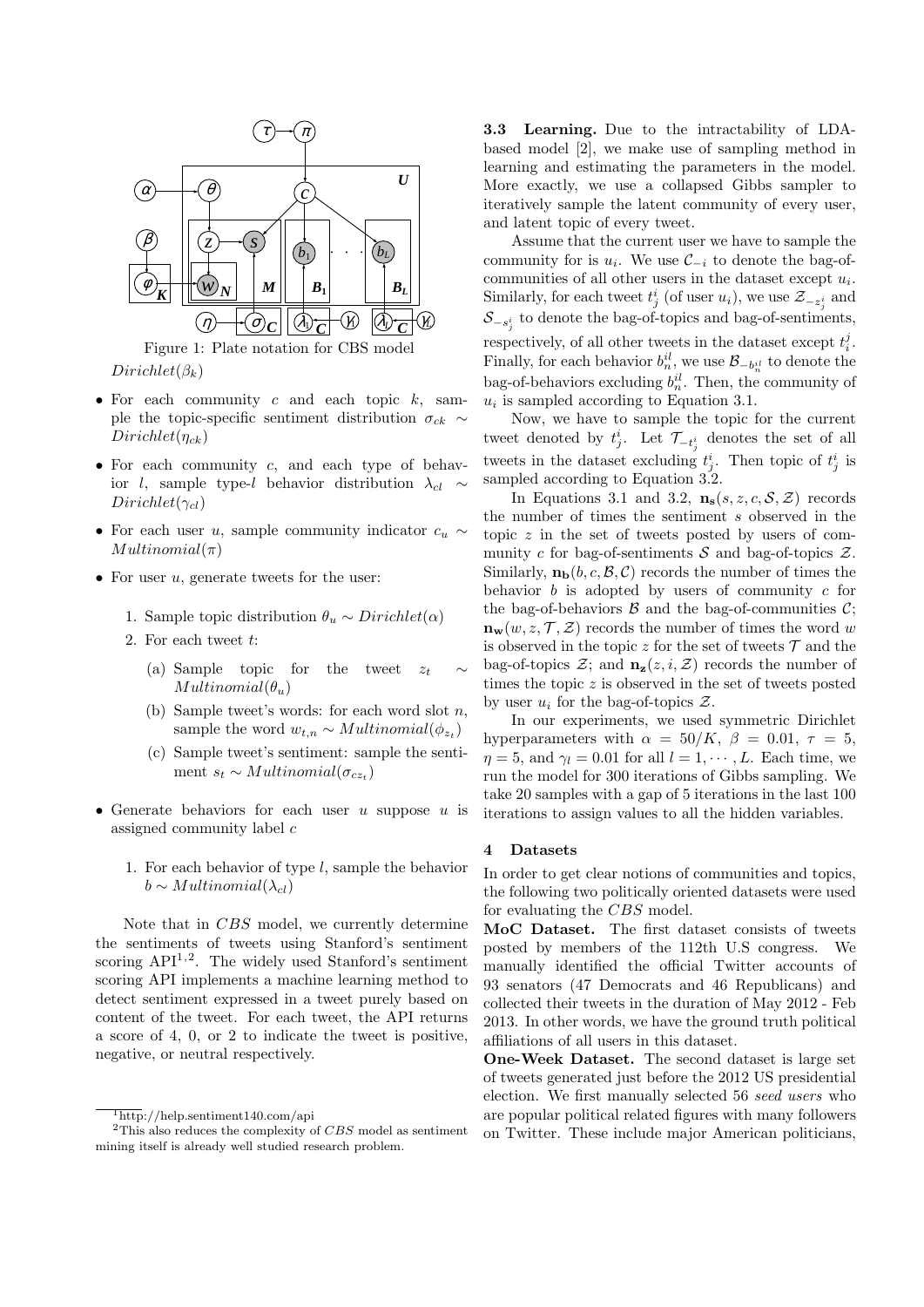$$
p(c_i = c | \mathcal{T}, \mathcal{S}, \mathcal{B}, \mathcal{C}_{-i}, \mathcal{Z}, \alpha, \beta, \tau, \eta, \lambda) \propto
$$
\n
$$
(3.1) \propto \prod_{j=1}^{M_i} \frac{\mathbf{n_s}(s_j^i, z_j^i, c, \mathcal{S}_{-s_j^i}, \mathcal{Z}_{-z_j^i}) + \eta_{cz_j^is_j^i}}{c} \cdot \prod_{l=1}^{L} \prod_{n=1}^{B_{il}} \frac{\mathbf{n_b}(b_n^{il}, c, \mathcal{B}_{-b_n^{il}}, \mathcal{C}_{-c_i}) + \lambda_{cb_n^{il}}^l}{\mathbf{w}_l^r} \cdot \frac{\mathbf{n_c}(c, \mathcal{C}_{-c_i}) + \tau_c}{c} \cdot \frac{\mathbf{n_c}(c, \mathcal{C}_{-c_i}) + \tau_c}{c} \cdot \frac{\mathbf{n_c}(c, \mathcal{C}_{-c_i}) + \tau_c}{c}
$$
\n
$$
= \sum_{q=1}^{J} (\mathbf{n_s}(s_j^i, z_j^i, q, \mathcal{S}_{-s_j^i}, \mathcal{Z}_{-z_j^i}) + \eta_{qz_j^is_j^i}) \cdot \prod_{l=1}^{L} \prod_{n=1}^{B_{il}} \frac{\mathbf{n_b}(b_n^{il}, c, \mathcal{B}_{-b_n^{il}}, \mathcal{C}_{-c_i}) + \lambda_{cb_n}^l}{\sum_{q=1}^{L} (\mathbf{n_c}(q, \mathcal{C}_{-c_i}) + \tau_q)}
$$

$$
p(z_j^i = z | \mathcal{T}, \mathcal{S}, \mathcal{B}, \mathcal{C}, \mathcal{Z}_{-z_j^i}, \alpha, \beta, \tau, \eta \lambda, \eta) \propto
$$
  
\n
$$
(3.2) \quad \propto \prod_{n=1}^{N_{ij}} \frac{\mathbf{n_w}(w_n^{ij}, z, \mathcal{T}_{-t_j^i}, \mathcal{Z}_{-z_j^i}) + \beta_{zw_n^{ij}}}{\sum_{v=1}^{W} (\mathbf{n_w}(v, z, \mathcal{T}_{-t_j^i}, \mathcal{Z}_{-z_j^i}) + \beta_{zv})} \cdot \frac{\mathbf{n_s}(s_j^i, z, c_i, \mathcal{S}_{-s_j^i}, \mathcal{Z}_{-z_j^i}, \mathcal{C}) + \eta_{c_i z s_j^i}}{\sum_{p=1}^{P} (\mathbf{n_s}(p, z, c_i, \mathcal{S}_{-t_j^i}, \mathcal{Z}_{-z_j^i}, \mathcal{C}) + \eta_{c_i z p})} \cdot \frac{\mathbf{n_z}(z, i, \mathcal{Z}_{-z_j^i}) + \alpha_z}{\sum_{k=1}^{K} (\mathbf{n_z}(k, i, \mathcal{Z}_{-z_j^i}) + \alpha_k)}
$$

such as 2012 US presidential candidates, e.g., Barack Obama, Mitt Romney, and Newt Gingrich; well known political bloggers in U.S., e.g., America Blog, Red State, and Daily Kos; and political sections of US news media, e.g., CNN Politics, and Huffington Post Politics. The set of users were then expanded by adding all users following at least three seed users. This resulted in 23,992 users whose biographies are collected. Based on their biographies, we were able to manually label the political affiliations of 2,319 of them, including 202 Democrats, 228 Neutrals and 1709 Republicans. The following links of these users were then collected. Since users in this dataset have different degree of political involvement, their tweets cover not only politics but also a variety of other topics. To focus on political topics, we extracted only the political tweets from all tweets posted in the first week of October 2012 using a keyword-based filter. The keywords are political hashtags and political topics' representative words/phrases indentified by the semi-automatic method presented in [9].

**Data Preprocessing.** We employed the following preprocessing steps to clean both the datasets. We first removed all stopwords from the tweets. Then, for **MoC** dataset, we removed all tweets containing stopwords only and users with less than 5 (remaining) tweets. For **One-Week** dataset, we removed all tweets with less than 3 non-stopwords and and users with less than 10 tweets. In **MoC** dataset, we consider the following behavior types for each user: (1) *user mention*, and (2) *hashtag*; while in **One-Week** dataset, behavior types a user may perform are: (1) *user mention*, and (2) *hashtag*, (3) *retweet*, (4) *followee*, and (5) *profile word* (i.e., non-stopwords in the user's biography). The *hashtag*, *retweet*, and *user mention* behaviors are further divided into positive, neutral, or negative depending on whether the behavior is contained in a positive, neutral, or negative tweet. For each of those behavior, we assign a  $-(+), (0),$  or  $(-)$  suffix to indicate that if the behavior is positive, neutral, or negative respectively. For example, if user *u* mentions *BarrackObama* in a positive tweet (respectively neutral and negative), then we have  $BarakObama$  (+) (respectively

Table 1: Statistics of the experimental datasets

|            | Dataset   |              | $_{\rm MoC}$ | One-Week   |  |  |
|------------|-----------|--------------|--------------|------------|--|--|
| $\#$ user  |           | Total        | 93           | 23,992     |  |  |
|            | With      | All labels   | 93           | 2,193      |  |  |
|            | political | Democrat     | 47           | 202        |  |  |
|            | label     | Neutral      | 0            | 228        |  |  |
|            |           | Republican   | 46           | 1,709      |  |  |
| $#$ tweets |           |              | 87,182       | 839,687    |  |  |
| #behaviors |           | mention      | 14,609       | 68,804     |  |  |
|            |           | hashtag      | 26,152       | 561,098    |  |  |
|            |           | retweet      |              | 181,661    |  |  |
|            |           | followee     |              | 24,044,367 |  |  |
|            |           | profile word |              | 64,107     |  |  |

*BarakObama (0)* and *BarakObama (-)*) in the bag-ofuser-mentions of the user. Lastly, for each behavior, for **MoC** we filtered out all the behaviors with less than 5 users performing the behavior, while for **One-Week** dataset we filtered out all the behaviors with less than 50 users performing the behavior.

The reasons that, in the proprocessing steps, we used higher thresholds for **One-Week** dataset than for **MoC** dataset are: (1) we expected that the former contains much more noise than the latter, and (2) the former has a much larger number of users than the latter, and we wanted to focus on global behaviors rather than local behaviors. Table 1 shows the statistics of the two datasets after the preprocessing steps.

#### **5 Experiments on MoC dataset**

In this experiment, we evaluate the performance of *CBS* model and other baseline methods in topic modeling and user clustering tasks using **MoC** dataset.

**Topic modeling task.** Proposed by Zhao *et. al.* [22], TwitterLDA is a variant of LDA [2], a commonly used method for topic modeling. TwitterLDA constrains each tweet to have only one topic. This constraint is appropriate for short documents as well as tweets. We will therefore compare *CBS* and TwitterLDA based on their abilities to model topics as the number of topics is varied from 10 to 100.

**User clustering task.** To evaluate the performance of *CBS* in user clustering, we compare it with Kmeans clustering. To implement K-means clustering,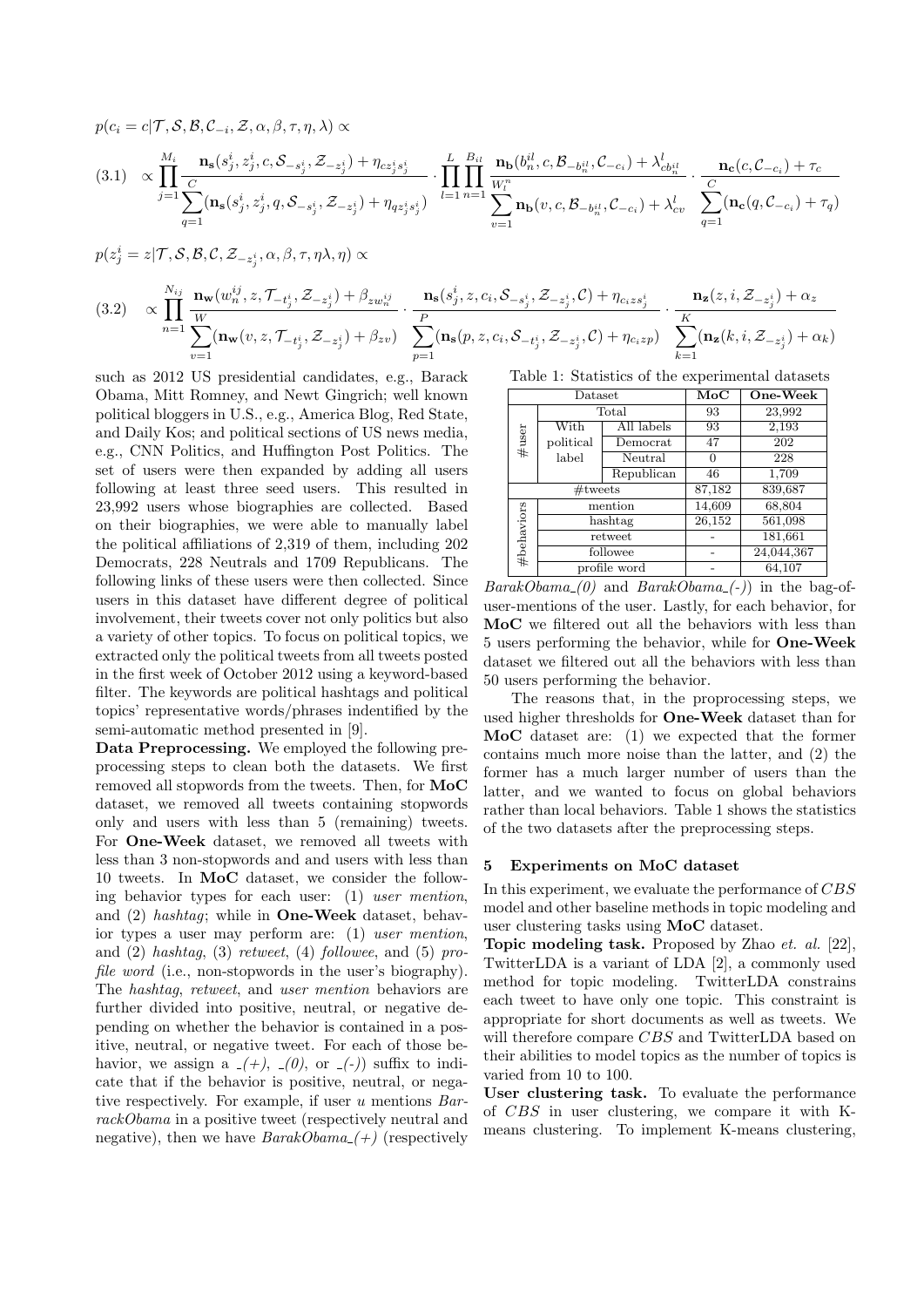

Figure 2: **MoC** dataset: Likelihood and Perplexity of CBS and TwitterLDA

we represent each user as a vector of features, where the features include (1) topic distribution of tweets posted by the user, and (2) bags-of-behaviors of the users. The topic distribution of tweets posted by a user is discovered using TwitterLDA model with the number of topics is set to 70 as will be explained below.

**5.1 Metrics.** We adopt *likelihood* and *perplexity* for evaluating the topic modeling task. For each user, we randomly selected 90% of tweets of the user to form a training tweet set, and use the remaining 10% of the tweets as the test tweet set. Then for each method, we compute the likelihood of the training tweet set and perplexity of the test tweet set. The method with a higher likelihood, or lower perplexity is considered better for the task.

For user clustering task, we adopt *weighted entropy* as the performance metric. As we have two different political affiliations in the dataset, we run the methods with the number of communities set to 2. We finally computed the weighted entropy of the resultant communities as follows.

(5.3) 
$$
E = -\sum_{c=0}^{1} \frac{n_c}{U} * \left[ \frac{n_c^D}{n_c} * log \frac{n_c^D}{n_c} + \frac{n_c^R}{n_c} * log \frac{n_c^R}{n_c} \right]
$$

where  $n_c$  is the number of users assigned to community *c*, and  $n_c^D$  and  $n_c^R$  are the numbers of Democrats and Republicans assigned to community *c* respectively. Recall that  $U = 93$  is the number of users in the dataset. The method with a lower entropy is the winner in the task.

**5.2 Performance results.** Figure 2 shows the performance of TwitterLDA and *CBS* model in topic modeling while Figure 3 shows the performance of K-mean and *CBS* model in user clustering. As expected, larger number of topics *K* gives larger likelihood and smaller perplexity, and the amount of improvement diminishes as *K* increases. Considering both time and space complexities, we set the number of topics to be 70 for the user clustering task. Figures 2 shows that *CBS* and TwitterLDA yield very similar performance in topic modeling. Figure 3, on the other hand, shows that *CBS*

Table 3: **MoC** dataset: top positive and negative topics per community

|            |          | Topic ID | Topic Label                    |
|------------|----------|----------|--------------------------------|
| Democrat   | Positive | Topic 16 | Greetings                      |
|            |          | Topic 29 | U.S. teams in Olympic 2012     |
|            |          | Topic 44 | Live talks                     |
|            | Negative | Topic 34 | Shooting & terroism            |
|            |          | Topic 32 | Legislative issues             |
|            |          | Topic 26 | Economics issues               |
| Republican | Positive | Topic 23 | Live shows                     |
|            |          | Topic 16 | Greetings                      |
|            |          | Topic 29 | US teams in Olympic 2012       |
|            | Negative | Topic 34 | Shooting & terroism            |
|            |          | Topic 25 | Financial issues               |
|            |          | Topic 43 | Recovering from Sandy hurrican |

outperforms K-means in user clustering. *CBS* therefore is a better solution for user clustering than the combination of TwitterLDA and K-means.

**5.3 Topic Sentiment Analysis.** We now analyze the topic sentiment results of *CBS* model on **MoC** dataset. For the two learnt communities, we assign each community to be Democrat or Republican if most users in the community are democrat or republican respectively. Table 3 shows the top positive topics and top negative topics of each community as obtained by *CBS*. Note that the topic labels are manually assigned based on examining the topics' top words and top tweets. For each topic, the topic's top words are the words having the highest likelihoods given the topic, and the topic's top tweets are the tweets having the lowest perplexities given the topic. Table 3 shows that those extreme topics are reasonable. On one hand, the two communities share the common sentiment on topic about broadcasting the talks/shows by senators of the same party (Topic 16, Topic 23), or nationalwide common topics like greetings for vacation and holidays (Topic 16), victories of U.S. team in Olympic 2012 (Topic 29), shooting and terrorism (Topic 34). On the other hand, the two communities are negative on different topics: the Democrat community is negative on topics on legislative issues and economics issues, which mostly under control of Republicans, while the Republican community is negative on the process of recovering from Sandy hurrican (Topic 43) and financial issues, which are mostly raised by Democrats.

**5.4 Behavior Analysis.** Next, we look into the community representative behaviors uncovered by *CBS* from the **MoC** dataset. Table 2 shows the top hashtags and top user mentions by users in each community. The table clearly shows that those extreme behaviors are also reasonable. For *hashtag*, all the top hashtags are neutral, and the top ones of each community are most popular hashtags among Twitter users of the community. For *user mention*, the top mentioned users in the Democrat community are democrat users (e.g., Barack-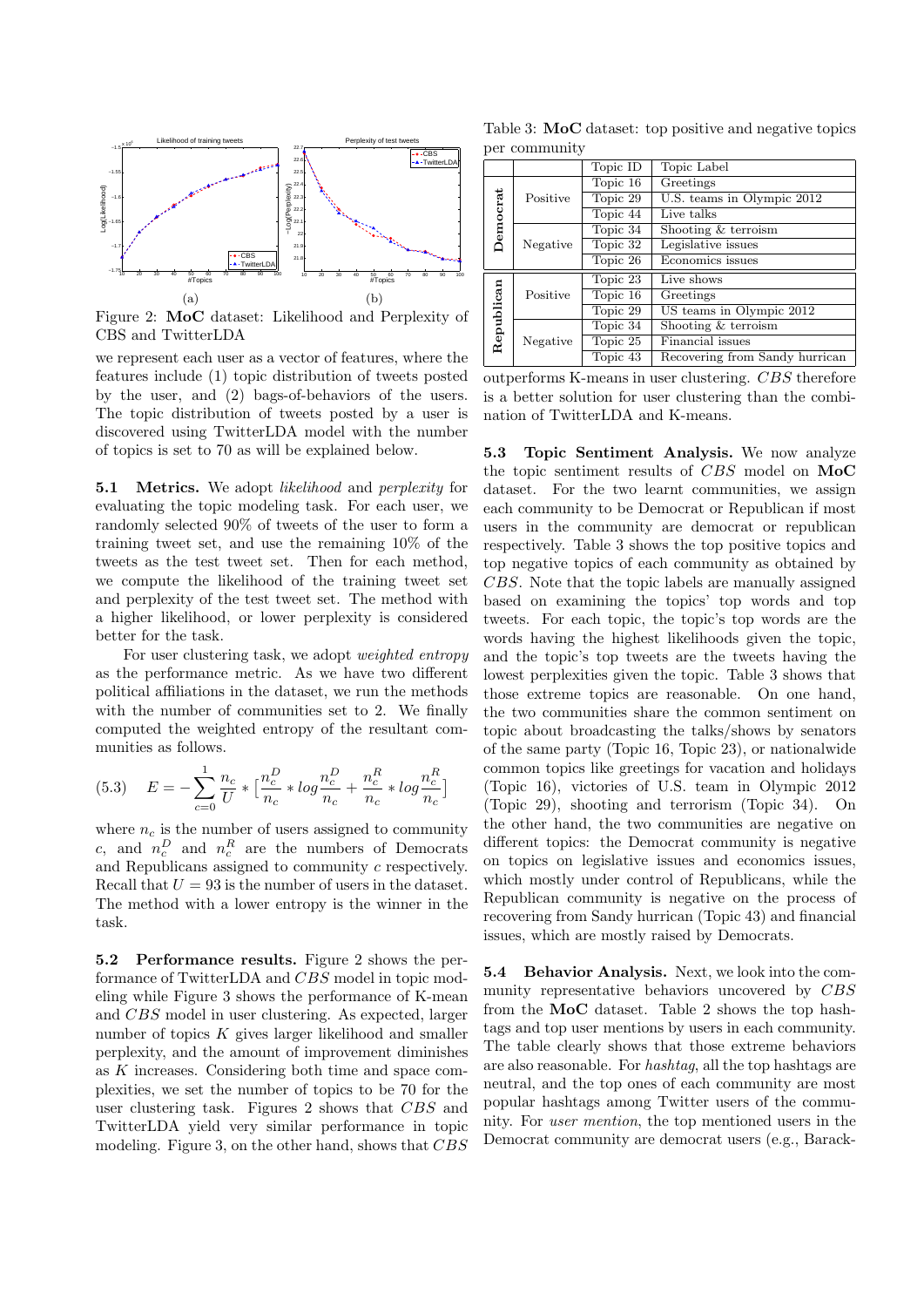

Table 2: **MoC** dataset: top behaviors per community

0.2<sup>L</sup> K–mean CBS  $0.25$ Figure 3: **MoC** dataset: weighted entropy of CBS and K-means

 $0.3$  $0.35 -$  $0.4<sub>0</sub>$ 

Weighted Entropy<br>Co<br>Co

Obama), goverment officers (e.g., speakerboehner), or pro-democrat media (e.g., msnbc), while the top mentioned user in the Republican community are republican senators (e.g., johncornyn), and pro-republican media (e.g., foxnews).

## **6 Experiments on One-Week dataset**

In this section, we report our experiments on **One-Week** dataset. Given the large number of users and tweets, and a partial ground truth of users' political affiliations in the dataset, we evaluate *CBS* and other comparative methods in topic modeling and user classification tasks.

**Topic modeling task.** Similar to the experiments presented in Section 5, we compare *CBS* with TwitterLDA based on their abilities to model topics as the number of topics is varied from 10 to 100.

**User classification task.** We formulate the user classification task as a semi-supervised learning problem since: (1) we have ground truth of political affiliations for only  $10\%$  of the users in the dataset, and (2), as shown in [5], the supervised learning approach for users' political affiliation classification in microblogging is not practical given the users having different degree of political involvement like in **One-Week** dataset. To evaluate the performance of *CBS* in this task, we therefore compare it with semi-supervided learning methods provided in Junto toolbox<sup>3</sup>, which are shown to be among state-of-the-art semi-supervised learning methods[20]. The Junto toolbox implements label propagation methods which iteratively update label for each (unknown label) user *u* based on labels of the other users who are most similar to *u*. Here, we choose to use the cosine similarity between pairs of users. To do this, we represent each user as a vector of features, where the features are: (a) tweet-based features, and (b) bags-of-behaviors of the users. We employ two ways to compute tweet-based features for each user: (1) Tf-Idf based: the features of each user are TF-IDF scores [14] of the terms contained in the user's tweets; and (2) TwitterLDA based: the features of each user are the components in topic distribution of the user's tweets discovered by TwitterLDA model. For computing the TwitterLDA based features, we set the number of topics in TwittterLDA model to 80 as will be explained below.

**6.1 Metrics.** Again, we adopt *likelihood* and *perplexity* for evaluating the topic modeling task. Similarly to the experiment in Section5, for each user, we randomly selected 90% of tweets of the user to form training tweets set, and use the remaining 10% of the tweets as the test tweets set. Then for each method, we computed the likelihood of the training tweets set and perplexity of the test tweets set. Method with a higher likelihood, or lower perplexity is considered better for the task.

For user classification task, we adopt *average F*1 *score* as the performance metric. To do this, we first evenly distributed the set of known political affiliation users in 10 folds such that the folds have the same fraction of Democrat/Neutral/Republican users. Then, for each method, we run 10-fold cross validation with number of communities set to 3 (corresponding to three different political affiliations in the dataset). More precisely, for each method and each time, we use 9 folds of known political affiliation users and all unknown political affiliation users as (semi-)training set, and use the remaining fold of known political affiliation users as test set. For *CBS* model, in the training phase, we set Democrat, Neutral, and Republican to be community 0, 1, and 2 respectively. We also fix the community indicators of the users in the 9 folds of the (semi- )training set according to their ground truth political affiliation (i.e., we do not sample community for those users). We then compute the average *F*1 score obtained by each method in all three classes (i.e., Democrat, Neutral, and Republican). The method with a higher score is the winner in the task.

**6.2 Performance results.** Figure 4 shows the performance of TwitterLDA and *CBS* model in topic modeling. The likelihood and perplexity values in the figure are averaged over 10 runs. Again, as we expected, more topics *K* gives larger likelihood and smaller perplexity,

 $\frac{3}{3}$ https://github.com/parthatalukdar/junto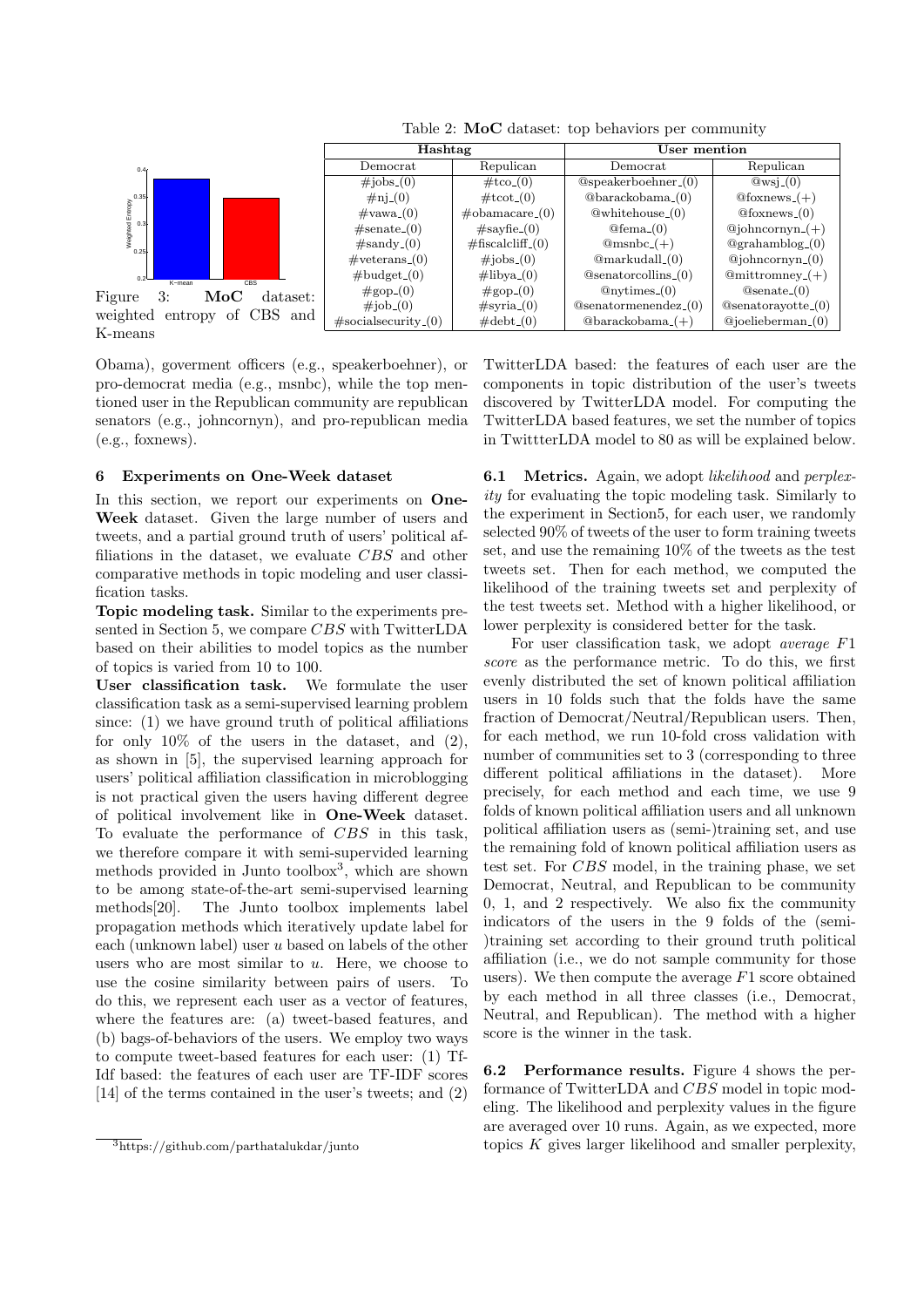

Figure 4: **One-Week** dataset: Likelihood and Perplexity of CBS and TwitterLDA



Figure 5: **One-Week** dataset: performance of comparative models in user classification

and the amount of improvement diminishes as *K* increases. Similar to what reported in Section 5, the figure shows that the topic modeling performance of *CBS* and TwitterLDA are very similar. This suggests that *CBS* model is robust against the changes in the bag-ofbehaviors used.

Based on Figure 4 results, and in consideration of both time and space complexities, we set the number of topics to 80 for the user classification task. The performance of *CBS* and the SSL methods in user classification task is shown in Figure 5. The SSL(TwitterLDA) (respectively SSL(Tf-Idf)) is the best performance obtained by methods provided in the Junto toolbox where the users' tweet-based features are TwitterLDA-based features (repectively Tf-Idf based features). The fact that SSL(Tf-Idf) outperforms SSL(TwitterLDA) can be explained that TwitterLDA suffers from noise as, within only one week, many users do not have many tweets for their topic distribution to be inferred correctly by TwitterLDA model. Finally, the figure clearly shows that our *CBS* model is the best among all the methods.

**6.3 Topic Sentiment Analysis.** We now analyze the results obtained from applying *CBS* model on **One-Week** dataset. Table 4 shows the top positive topics and top negative topics of each community as obtained by *CBS*. Again, we have manually assigned labels for those topics by examining the topics' top words and top tweets. The table shows that those extreme topics are reasonable. In one end, while the two wings,

Table 4: **One-Week** dataset: top positive and most negative topics per community

|          | Topic                        | Topic Label                  |  |  |
|----------|------------------------------|------------------------------|--|--|
| Positive | Topic 57                     | Mr&Mrs Obama's anniversary   |  |  |
|          | Topic 58                     | Voting for national building |  |  |
|          | Topic 3                      | Politics as a sport game     |  |  |
| Negative | Topic 26                     | Conservative issues          |  |  |
|          | Topic 66                     | Military issues              |  |  |
|          | Topic 20                     | Financial issues             |  |  |
| Positive | Topic 57                     | Mr&Mrs Obama's anniversary   |  |  |
|          | Topic 60                     | Protecting the country       |  |  |
|          | Topic 62                     | Economics changes            |  |  |
| Negative | Topic 20                     | Financial issues             |  |  |
|          | Topic 66                     | Military Policy              |  |  |
|          | Topic 21                     | Tax policy                   |  |  |
| Positive | Topic 3                      | Politics as a sport game     |  |  |
|          | $\overline{\text{Topic}}$ 47 | Campaining                   |  |  |
|          | Topic 58                     | Voting for national building |  |  |
|          | Topic 20                     | Financial issues             |  |  |
| Negative | Topic 21                     | Tax policy                   |  |  |
|          | Topic 66                     | Military Policy              |  |  |
|          |                              |                              |  |  |

i.e., the Democrat and the Republican communities, are positive on the election related topics, e.g., calling for vote for the one building the nation (Topic 58), or tweeting about politics using sport terms (Topic 3), the Neutral is more positive in tweeting about protecting the country (Topic 60), and changes in economics (Topic 62). Also, it is expected that both the Demorat and the Neutral community are positive on Mr&Mrs Obama's anniversary (Topic 57). On the other end, while all three communities are negative on financial issues (Topic 20) and military issues (Topic 66), the Democrat community is more negative on issues raised by the conservatives (Topic 26), but the Neutral and the Republican communities are more negative on the tax policy (Topic 21).

**6.4 Behavior Analysis.** Table 5 shows the top behaviors performed by users in each community of all five behavior types. The table clearly shows that those extreme behaviors are also reasonable. The top profile words of each community are representative ones for the community: *liberal, progressive, democrats*, etc. for the Democrat community; *conservative, christian, #tcot*, etc. for the Republican community; and *media, sport, music, editor*, etc. for the Neutral community, which including most of accounts of professional persons/associations. For *followee*, it is expected that the top followed users of the Democrat and the Republican communities are most popular ones in each community respectively, while the top ones of the Neutral community are mostly goverment office (e.g. White-House) and media (e.g., nytimes, BreakingNews, and AP). Similarly, for *retweet*, the top retweeted users of Democrat and Republican communities are most popular ones in each community respectively, while the top ones of Neutral community are mostly media. The top hashtags suggest that the two wings (i.e., the Democrat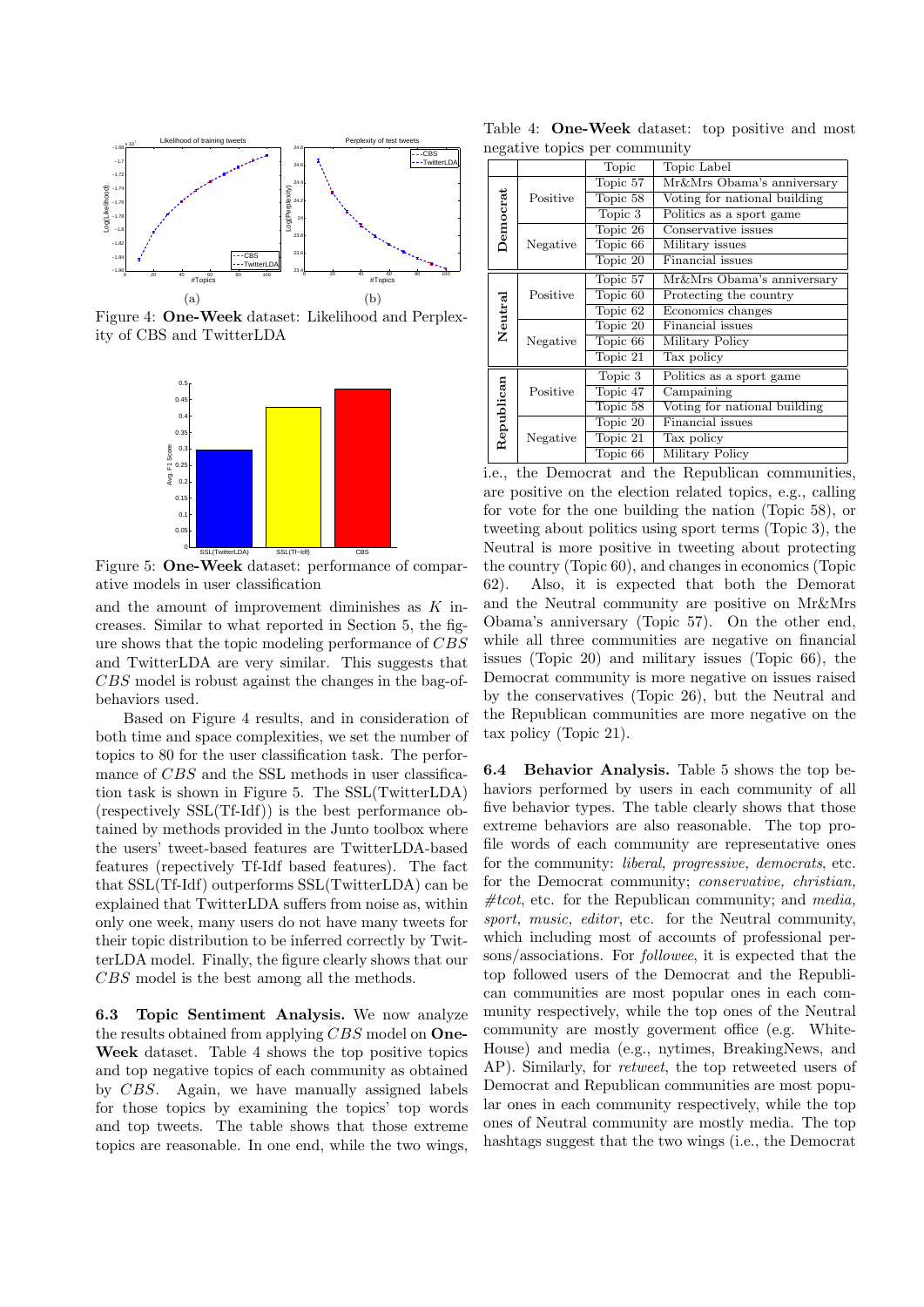

Figure 6: **One-Week** dataset: Performance of variants of *CBS* in user classification

and the Republican communities) tweet most about topics within their own community (e.g.,#p2 for the Democrat community, and #tcot for the Republican community) and then about the opposite one, while the Neutral community tweets more about topics related to international issues (e.g., #syria, #iran). For *user mention*, it is interesting that while the Neutral community mentions the two candidate equally, users of the two wings mention the opposite candidate more. This due to the fact that, during the campaign period, the wing users often mention the opposite candidate in their tweets for questioning about facts or issues that they do not support.

**6.5 Usefulness of behavior types.** Lastly, we examine the usefulness of the different behavior types in user classification task. To do this, we perform the same experiments on **One-Week** dataset using the following variants of *CBS* model

- *•* **OnlyTweet**: the variant in which we do not take any behavior (of any type) into account, i.e., only tweets and sentiments are modeled.
- *•* **Tweet+Followee**: the variant in which we only consider tweets, sentiments, and behaviors of *Followee* type. Similarly we have **Tweet+Hashtag**, **Tweet+Mention**, **Tweet+Retweet**, and **Tweet+Profile** variants.
- *•* **Full**: the *CBS* model presented as above where all (5) types of behaviors are taken into account.

Figure 6 shows the performance of the different variants of *CBS* in user classification task. The figure suggests that adding behaviors improves the performance, and *Followee* is more useful than other behaviors. We further conducted McNemar's test [12] and showed that: (1) the behaviors are helpful in user classification as all the variants with behaviors added have performance that is statistically significantly higher than performance of **OnlyTweet** variant; and (2) among the behaviors, following behavior is the most useful as **Tweet+Followee** and **Full** have statistically significant higher performance than the other variants' performance. The test also showed that the difference between the **Tweet+Followee** and **Full** variants is not statistically significant.

# **7 Conclusion**

In this paper, we propose a novel framework to model user communities in microblogging based on sentiments the users expressed on different topics, and behaviors they performed. Our framework allows different type behaviors can be modeled simultaneously. Our experiments on two real Twitter datasets show that the proposed model outperforms baseline methods.

Generally, for each community, our model does not capture behaviors expressed towards members within the community. The kind of behaviors we model here are of general nature and can be expressed towards users, items, or some groups of users/items. In the future, we would like to study more fine-grained factors having effects on user behaviors. These factors include interest of the user herself, the interest of communities the user belongs to, and interactions with other users in the network.

# **8 Acknowledgments**

This research is supported by the Singapore National Research Foundation under its International Research Centre @ Singapore Funding Initiative and administered by the IDM Programme Office, Media Development Authority (MDA).

# **References**

- [1] R. Balasubramanyan and W. W. Cohen. Block-lda: Jointly modeling entity-annotated text and entityentity links. In *SDM*, 2011.
- [2] D. M. Blei, A. Y. Ng, and M. I. Jordan. Latent dirichlet allocation. *J. Mach. Learn. Res.*, Mar. 2003.
- [3] A. Boutet, H. Kim, and E. Yoneki. What's in your tweets? i know who you supported in the uk 2010 general election. In *ICWSM*, 2012.
- [4] J. Chang, J. Boyd-Graber, and D. M. Blei. Connections between the lines: augmenting social networks with text. In *KDD*, 2009.
- [5] R. Cohen and D. Ruths. Classifying political orientation on twitter: It's not easy! In *ICWSM*, 2013.
- [6] A. Feller, M. Kuhnert, T. O. Sprenger, and I. M. Welpe. Divided they tweet: The network structure of political microbloggers and discussion topics. In *5th ICWSM*, 2011.
- [7] J. Golbeck, J. M. Grimes, and A. Rogers. Twitter use by the u.s. congress. *J. Am. Soc. Inf. Sci. Technol.*, 2010.
- [8] J. A. Hendricks and R. E. D. Jr. *Communicator-In-Chief: How Barack Obama Used New Media Technology to Win the White House*. Lexington Books, 2010.
- [9] T.-A. Hoang, W. W. Cohen, E.-P. Lim, D. Pierce,